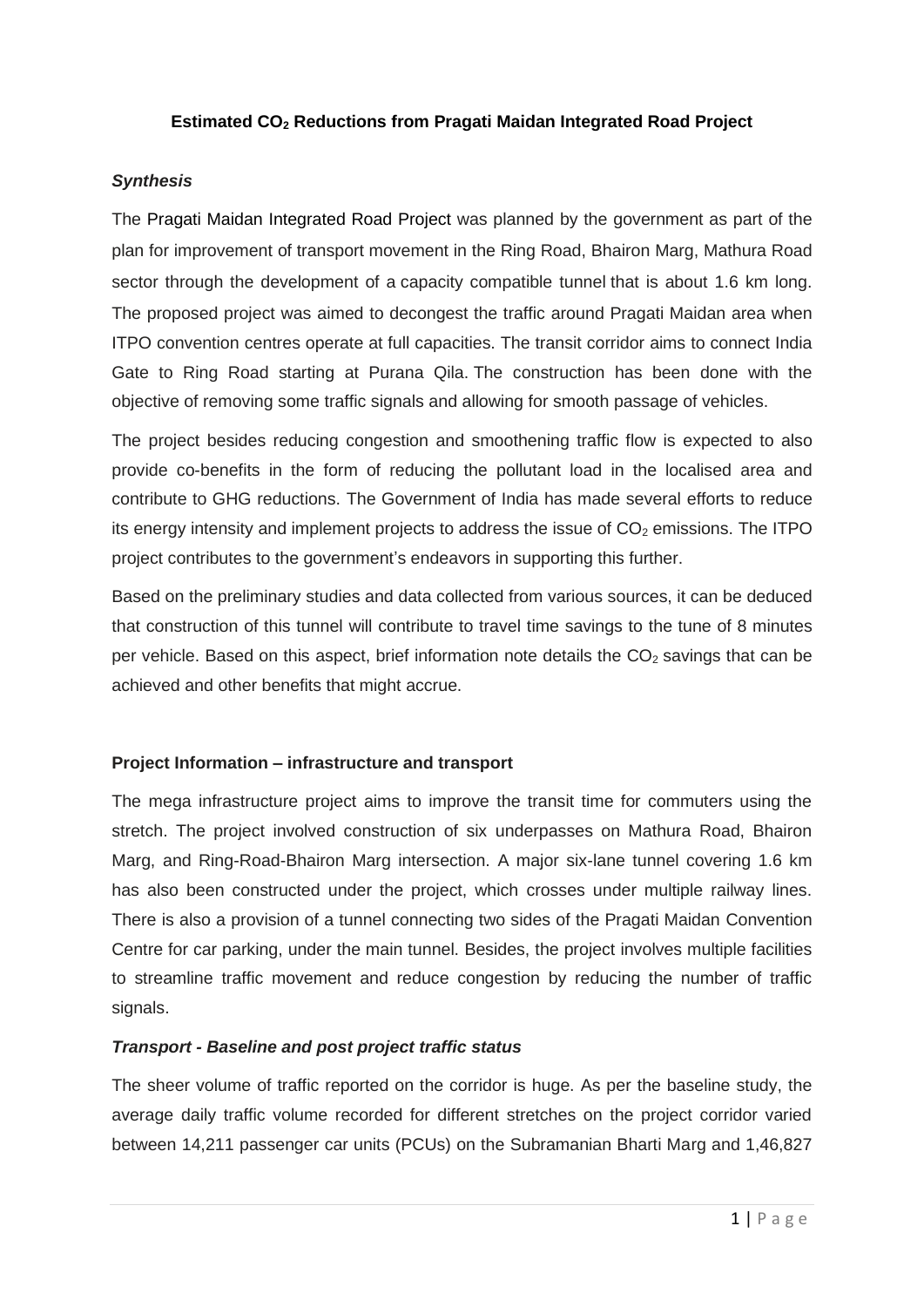PCUs on the Ring Road. The latter is the main arterial road and witnesses extremely high volume of traffic.

| S no.          | <b>Vehicle Type</b>         | <b>PCU</b> |
|----------------|-----------------------------|------------|
|                | 2-Wheeler                   | 0.75       |
| $\overline{2}$ | 3-Wheeler- Auto             | 2.0        |
| 3              | Car/Jeep/Van                | 1.0        |
| 4              | Truck/Bus                   | 3.7        |
| 5              | <b>LCV</b>                  | 2.0        |
| 6              | <b>Tractor with Trailor</b> | 4.0        |

# **PCU consideration under the Project**

In terms of vehicle mix, private cars and two-wheelers account for a major share of between 70% and 80%. Before the project started, the turning locations were characterized by major congestion and choke points. In particular, the Bhairon Marg-Ring Road intersection reported the maximum traffic of 1,89,081 PCUs per day followed by Mathura Road-Bhairon Marg intersection at 1,55,158 PCUs per day and Mathura Road-Shershah Road intersection at 1,38,640 PCUs per day.

Consequently, the high traffic volume count resulted in congestion and higher journey time. Some of the key reasons highlighted in the detailed project report were halting delay, traffic signals, and pedestrian crossing.

| Location                         | <b>Total PCUs (per day)</b> |  |  |
|----------------------------------|-----------------------------|--|--|
| <b>Ring Road</b>                 | 1,46,827                    |  |  |
| Bahadur Shah Zafar Marg          | 99,807                      |  |  |
| <b>Bhairon Marg</b>              | 82,165                      |  |  |
| <b>Shershah Road</b>             | 74,419                      |  |  |
| Tilak Road near bus stop         | 52,610                      |  |  |
| Purana Quila Road                | 50,717                      |  |  |
| Pragati Maidan Gate No. 7        | 47,360                      |  |  |
| Sikandra Road Metro Pillar No. 3 | 45,671                      |  |  |
| Subramanian Bharti Marg          | 14,211                      |  |  |

|  |  | Average Daily Traffic Volume at Important Locations of the Project Corridor (2017) |  |  |  |
|--|--|------------------------------------------------------------------------------------|--|--|--|
|--|--|------------------------------------------------------------------------------------|--|--|--|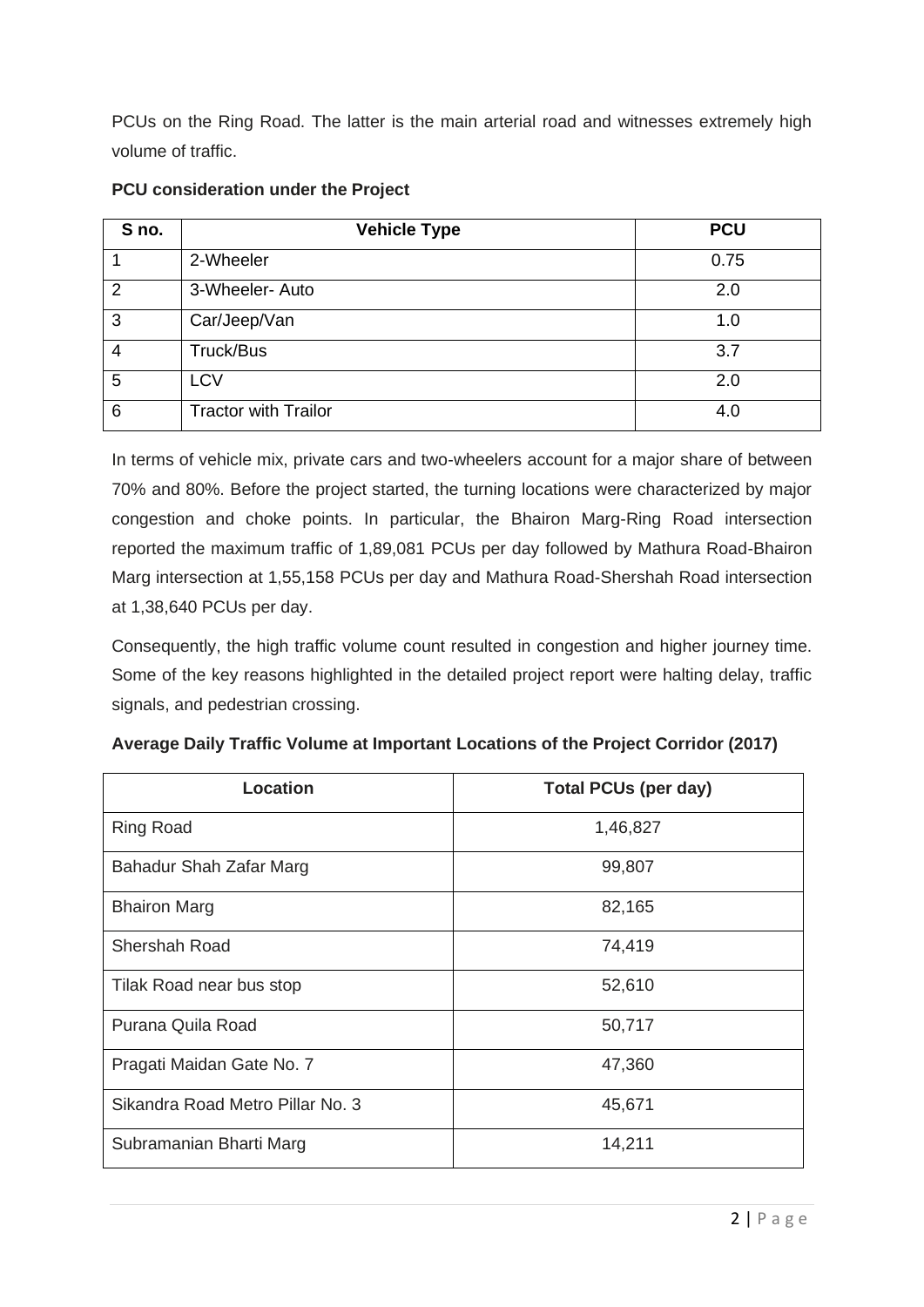The capacity of these road stretches and intersections was the limiting factor while catering to high traffic volume resulting in higher transit time. Also, due to lack of multi-modal and first-mile and last-mile connectivity, and over-crowding of metro during peak hours, the share of Delhi Metro in the total traffic is limited and stagnant. The project was envisaged to resolve such issues by providing seamless connectivity to the non-motorized traffic, pedestrian movement and intermediate public transport (IPT) solutions such as threewheelers and taxis.

While undertaking traffic projection exercise for the project area for different types of vehicles, the share of taxis involved higher growth rate as compared to cars and twowheelers, which is expected to taper down between the base year 2016 and horizon year 2023 as indicated in the DPR while developing the plan for the construction.

| Year | Car | Two-<br>Wheeler | Three-<br>Wheeler | Taxi | <b>Bus</b> | <b>Commercial</b> |
|------|-----|-----------------|-------------------|------|------------|-------------------|
| 2016 | 5.2 | 5.0             | 2.4               | 8.7  | 3.7        | 4.0               |
| 2017 | 5.0 | 4.8             | 2.4               | 8.0  | 3.2        | 4.0               |
| 2018 | 4.8 | 4.6             | 2.4               | 7.4  | 3.0        | 4.0               |
| 2019 | 4.5 | 4.3             | 2.3               | 6.7  | 2.8        | 4.0               |
| 2020 | 4.0 | 3.8             | 2.1               | 5.8  | 2.7        | 4.0               |
| 2021 | 3.9 | 3.7             | 2.0               | 5.5  | 2.7        | 4.0               |
| 2022 | 3.8 | 3.6             | 2.0               | 5.2  | 2.6        | 3.6               |
| 2023 | 3.5 | 3.4             | 1.9               | 4.8  | 2.6        | 3.6               |

**Growth of Segment-wise Traffic Increase on Year-on-Year basis (%)**

*Based on the traffic flow, volume, road carrying capacities, congestion level and higher travel time for the commuters while using the old road infrastructure, the Government of India decided to revamp and rebuild the intersections and road infrastructure in and around Pragati Maidan. The project not only eases the traffic condition for commuters travelling between Ring Road and India Gate, but also to those visiting the Pragati Maidan's India Trade Promotion Organization (ITPO) facility.* 

# **Transport and Climate Change**

Transport sector accounts for the largest share in total emissions in India. The sector is already responsible for emitting around 23% of the energy-related CO2 that feeds global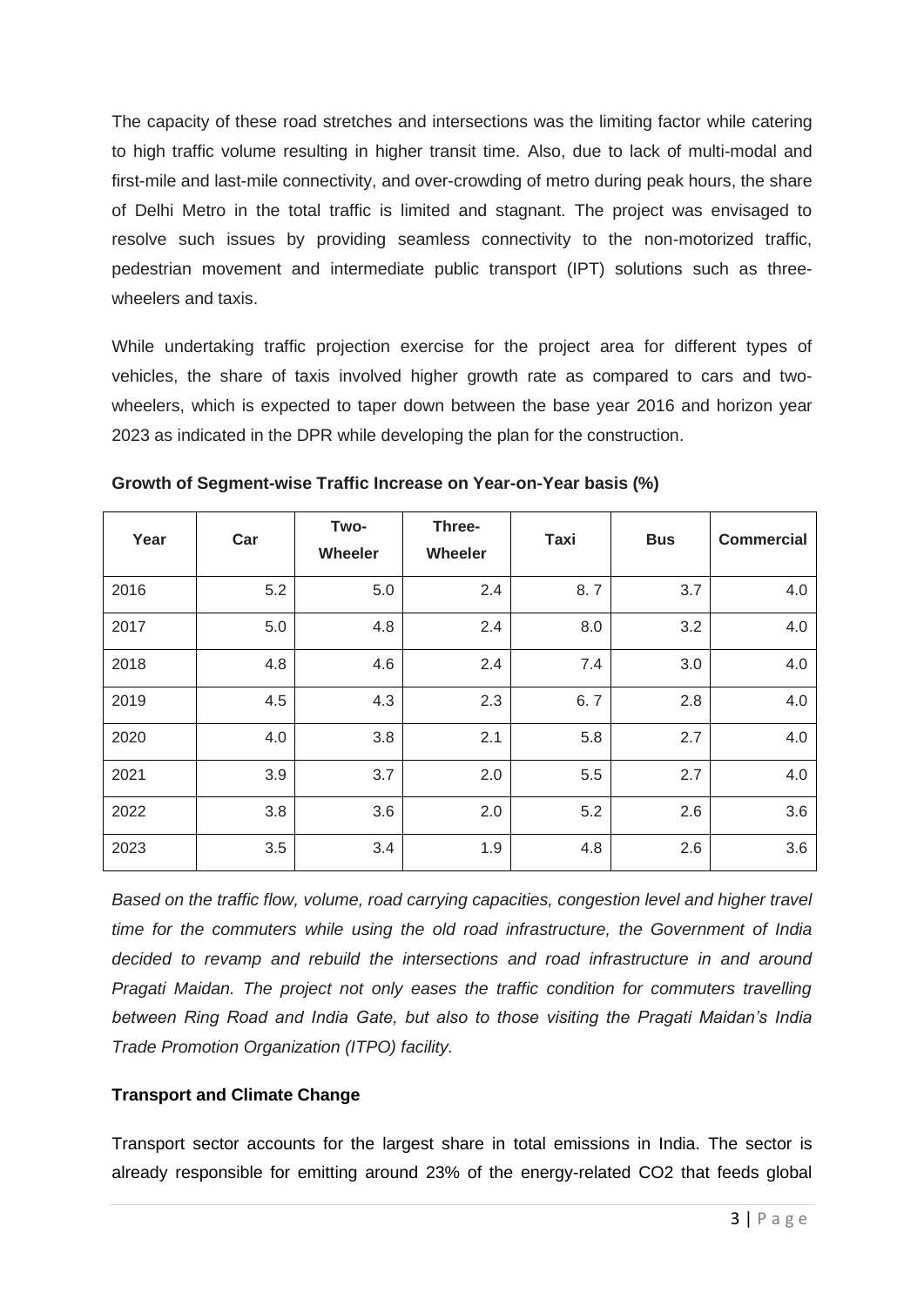warming. Nearly 85% of total diesel consumption of 77 million tonnes and 100% of the total petrol consumption of 31 million tonnes, is used by the transport sector. During the last two decades, India's oil demand from the road transport sector has recorded the highest growth in the world, resulting in high import dependency and India's foreign exchange outflow.

As a global ambition to reach Net Zero emissions by 2050 and comply with the 1.5 degrees Celsius target, the goal for transport sector should be to decarbonize and move from 7.7 gigatonne (Gt) emissions/year down to 2-3 Gt by mid-century, instead of a business-asusual (BAU) scenario, which accounts for emissions increase to 13–15 Gt by 2050. In the BAU scenario, Indian transport sector could be responsible for around 1.5 Gt of annual carbon emissions by 2050.

It becomes necessary for the transport sector to achieve a sectoral target in order to reach a Net-Zero target by 2050. As per the Nationally Determined Contribution (NDC) under the Paris Agreement, India has committed to reduce the emission intensity of its gross domestic product by 33% to 35% from 2005 levels by 2030, which has been increased to 45% by our Hon'ble Prime Minister at COP26 in Glasgow 2021. The Government has defined emission reduction targets for renewable energy and power generation, but there are many other sectors that lack such sectoral targets, and transport is one.

There are multiple emission mitigation strategies to decarbonize the transport sector and eventually reduce its impact on climate change. TERI analysis indicates that modal shift of passenger and freight traffic to efficient modes of transport and improvement in efficiency of vehicles by enhancing engine technology, reducing congestion, etc. will contribute significantly in reducing emissions and improving city's air quality<sup>1</sup>.

The Pragati Maidan Integrated Road Project aims to decongest a critical corridor in the city of Delhi and has multiple benefits. These include:

- Decongestion, reduced choking points and smoothening of traffic flow
- Reduced pollution loads in the region impacting air quality locally due to smooth flows of traffic and reduction in traffic signals. This can be determined by amount of time spent by vehicles in the stretch, pre and post implementation
- Secondary and tertiary order impacts of the project on the total fuel spent, savings on fuel at the consumer end, linkages with driving stress and health can be drawn.
- As per the detailed project report for the proposed project, the total number of vehicles passing through the identified stretch is 1,14,000 PCUs per day. Taking

<sup>1</sup> [https://www.teriin.org/sites/default/files/files/Decarbonization\\_of\\_Transport%20Sector\\_in\\_India.pdf](https://www.teriin.org/sites/default/files/files/Decarbonization_of_Transport%20Sector_in_India.pdf)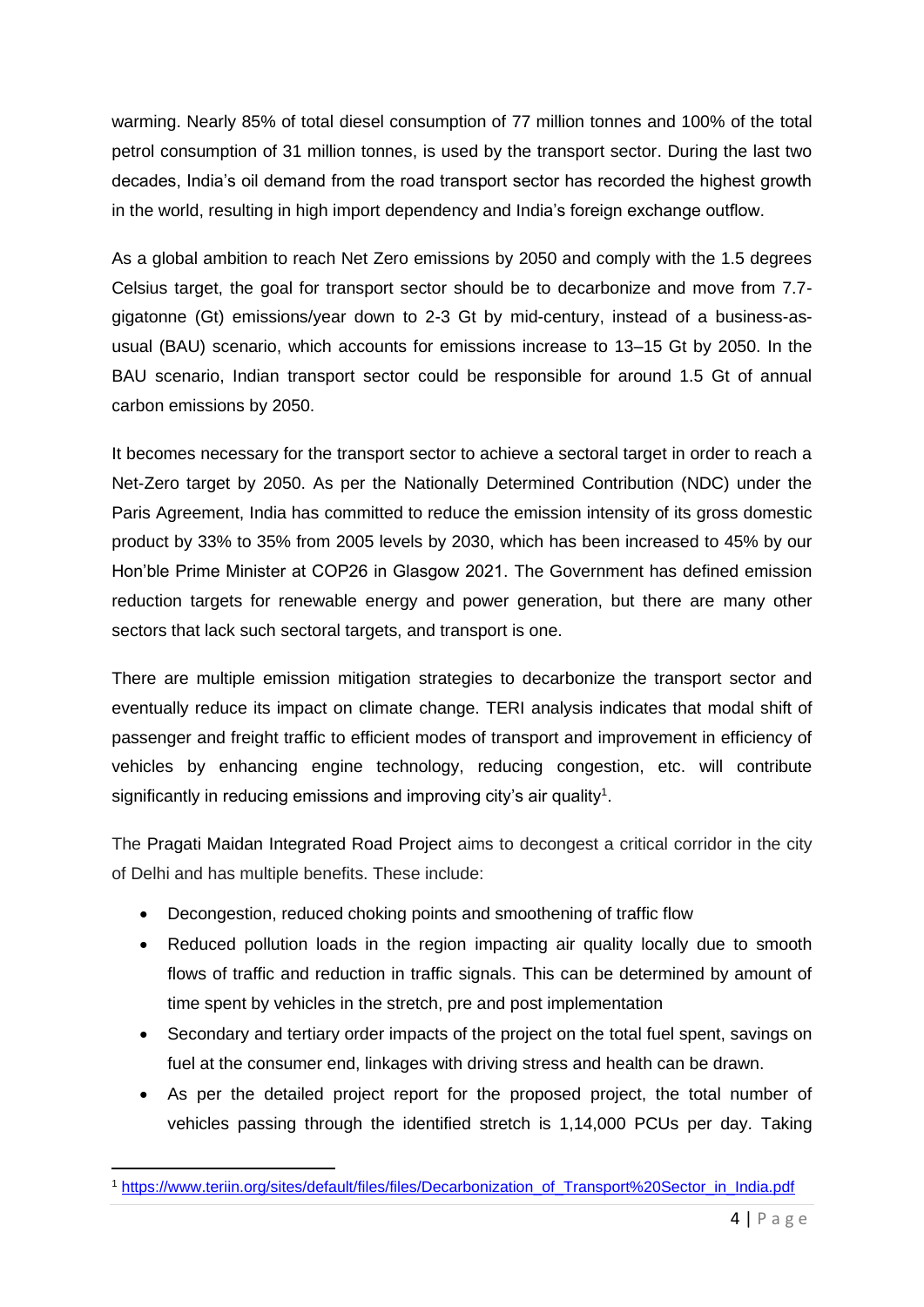vehicle classification as mentioned below, weighted average of Occupancy/PCUs is 2.15.

With regard to key parameters related to travel time savings and emissions, based on the baseline scenario as per the DPR developed, are given below.

- It is estimated the "*expected average time savings for the vehicles to pass through the identified stretch would be 8 minutes*"
- Total fuel (petrol equivalent) savings per car would be *600 milliliters per vehicle per* hour leading to an *overall fuel savings is estimated to be 54,90,240 liters/year*
- Corresponding CO<sup>2</sup> savings is of *12,400 tonnes/year*<sup>2</sup>
- As per Delhi Transportation Department, from project concept to implementation, there is an increment of 4% in transportation volume which corresponds to *carbon savings of 16,400 tonnes of CO2, when the project gets commissioned in 2022*.

Carbon reduction prices in the current international market are in upward trend and with a conservative estimate of 6 USD per tonne of CO<sup>2</sup> savings, this *project intervention could generate annual revenue to a tune of approximately INR 70 Lakhs*.

# **Way forward**

India is a signatory to the Paris Agreement and has its commitments with regard to GHG reductions and improving of its overall emissions intensity. Besides India also leads the initiative on the Clean Air Programme. Transportation sector interventions contribute directly to the emissions savings. Detailed project related surveys and analysis can be carried out assisting in quantifying and substantiating the above figures. In addition, the outcome of this intervention could be developed as a project activity and monetized under carbon credit market initiatives.

There is a strong need to link every development project with multiple benefits as outlined above and undergo baseline assessments and post-project assessments on the overall benefits that the project might accrue thereby contributing to India's goals helping in meeting its targets.

There is also an important intervention in improving the public transport system in Delhi and other cities, including first and last-mile connectivity to the metro stations and bus stops. Importantly, provision for pedestrians and non-motorized traffic, as done in the Pragati

<sup>&</sup>lt;sup>2</sup> TERI estimate 2022, based on the DPR and available data sources. Emission factor of 2.27 kg CO<sub>2</sub>; "India GHG Program- India Specific Road Transport Emission Factors, 2015"